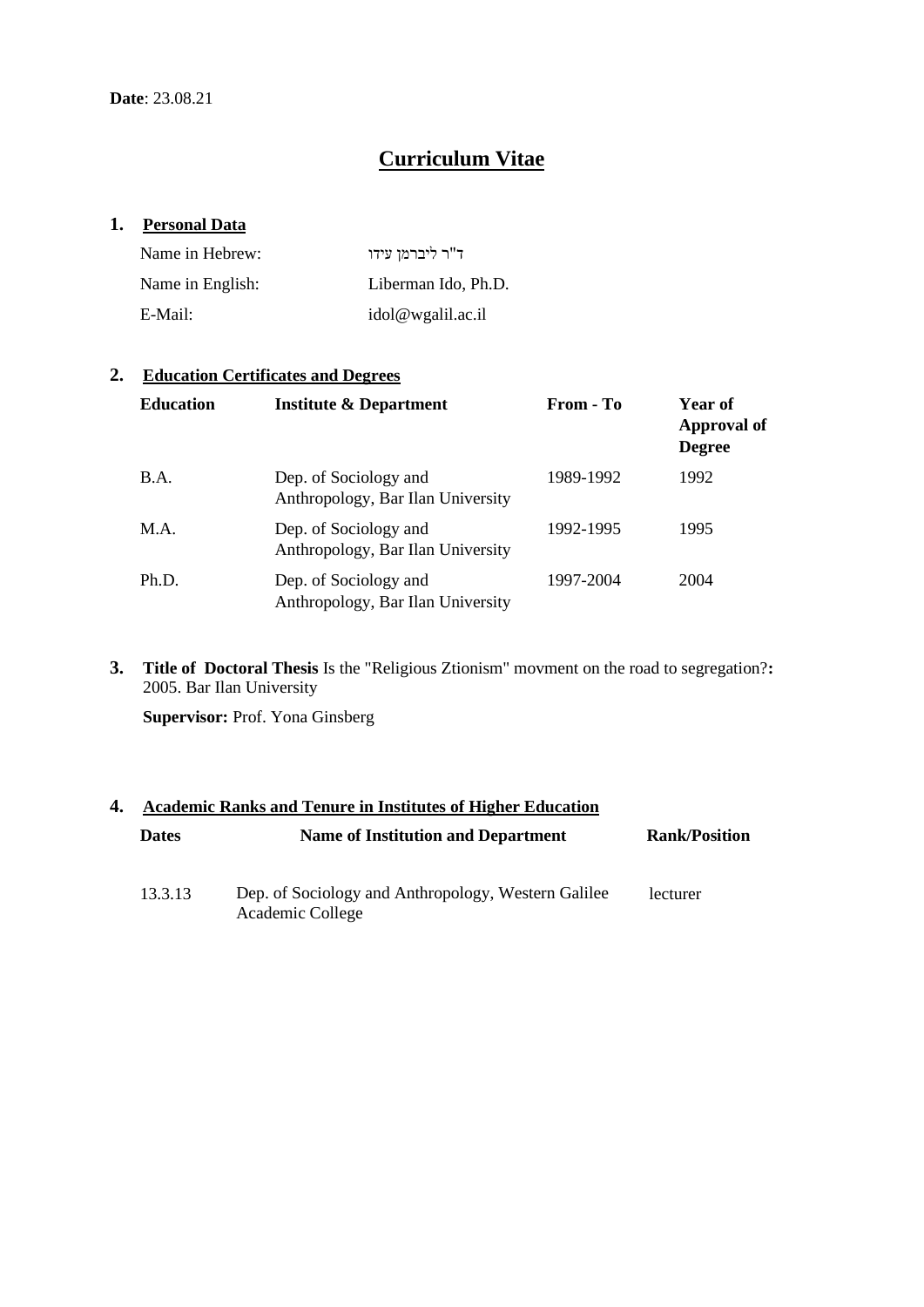# **5. Offices in Academic Administration**

| <b>Dates</b> | <b>Name of Institution and Department</b>                                                   | <b>Position</b>       |
|--------------|---------------------------------------------------------------------------------------------|-----------------------|
| $2019 -$     | Member of the steering committee for the establishment of<br>the Galilee Research Institute | Member                |
| $2017 -$     | Member of the steering committee "Israeli Hope" at the<br>College                           | Member                |
| 2016-2018    | Concentration and performance the research "Quality of life                                 | Member                |
|              | in the Galilee"                                                                             | Main researcher       |
| 2016-2017    | Member of the Committee to Development of the "Galilee"<br>Index"                           | Member                |
| 2012-2017    | Member of the Research Authority                                                            | Member                |
| 2011-2012    | Chairman of the "Best Classroom" committee                                                  | Chairman              |
| 2010-        | Assistance and execution of marketing surveys for the<br>college                            | Main researcher       |
| 2008-2009    | Head of Department of Sociology and Anthropology<br>(Temporary)                             | Head of<br>Department |
| 2007-2011    | Chairman of the Outstanding Studies                                                         | Chairman              |
| 2004-2006    | Chairman of the Teaching Committee                                                          | Chairman              |

# **6. Scholarly Positions and Activities outside the Institution**

| <b>Dates</b> | <b>Name of Institution and Department</b>                                         | <b>Position</b> |
|--------------|-----------------------------------------------------------------------------------|-----------------|
| 2015-2016    | Reviewer Article in the journal "Journal of Immigrant and<br>Minority Health      | Reviewer        |
| 2006-2007    | Head of the Demography Section of the Israeli Sociological<br>Society             | Chairman        |
| 2019         | Member, Committee for Approval of Doctoral Research<br>Proposal, Ariel University | Member          |

# **7. Research Grants**

# **Submission of Research Proposals – Not Funded**

| Role in<br><b>Research</b> | $Co-$<br><b>Researchers</b> | Topic                                                                                                                                                              | <b>Funded by/ Amount</b>                                              | Year |
|----------------------------|-----------------------------|--------------------------------------------------------------------------------------------------------------------------------------------------------------------|-----------------------------------------------------------------------|------|
| Main<br>researcher         | Prof. Keshet<br>Yael        | National health management<br>and collective responsibility<br>in a neoliberal era: Why do<br>people refuse to accept<br>medical treatment<br>recommended to them? | The Israel National Institute<br>for Health Policy Research<br>(NIHP) | 2014 |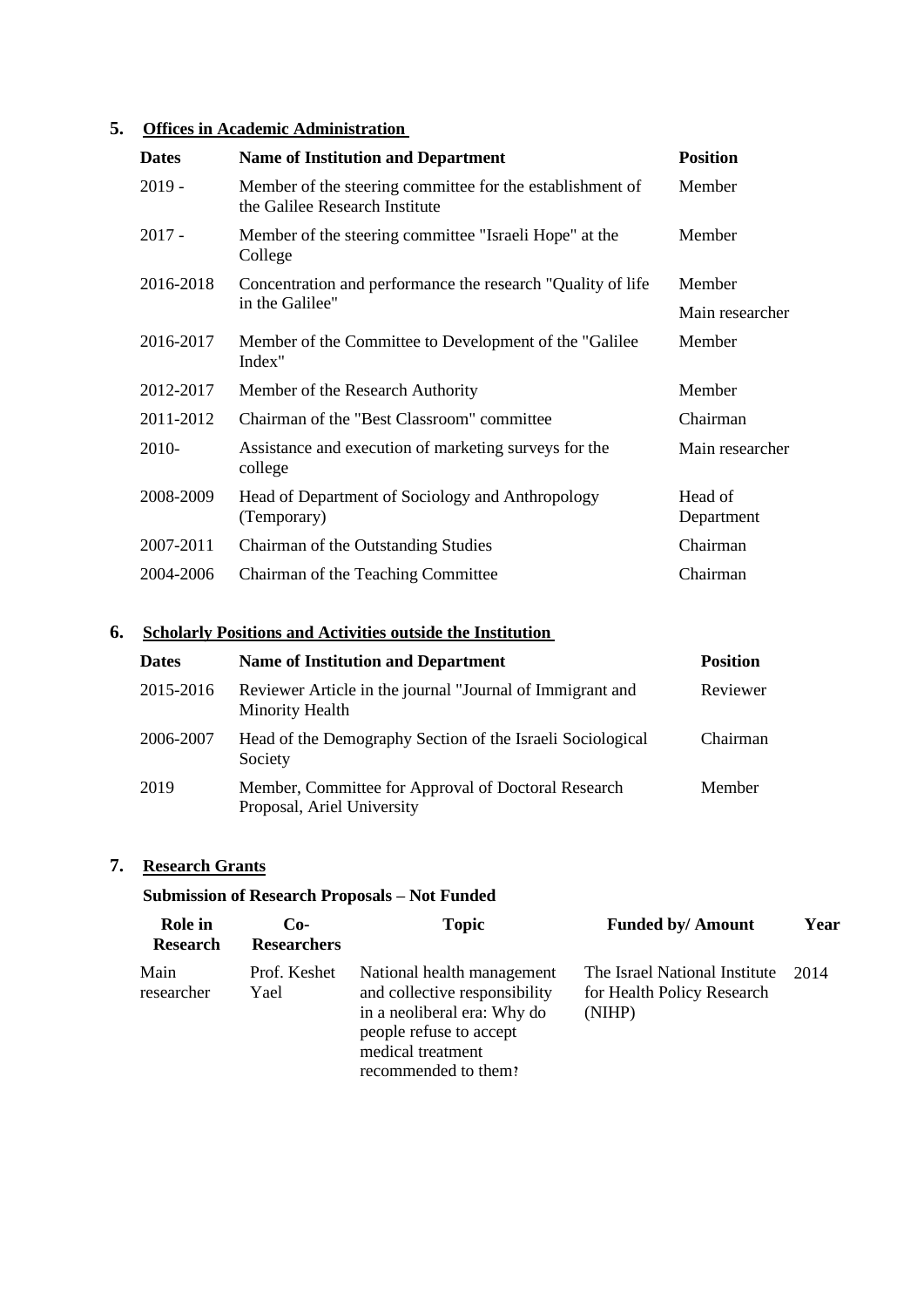# **8. Scholarships, Awards and Prizes**

2007: Outstanding lecturer, Western Galilee College, 7500 NIS 2016: Excellence in Teaching Award, 17,000 NIS 2017: Excellence in Teaching Award, 17,000 NIS

# **9. Participation in Scholarly Conferences**

## **a. Active Participation**

## **International Conferences**

| Date            | <b>Name of Conference</b>                                                          | <b>Place of</b><br>Conference      | Subject of<br><b>Lecture/Discussion</b>                                                                   | Role      |
|-----------------|------------------------------------------------------------------------------------|------------------------------------|-----------------------------------------------------------------------------------------------------------|-----------|
| August 2014     | European Society for<br><b>Health and Medical</b><br>Sociology                     | University of<br>Helsinki, Finland | Intersectionality and<br>underrepresentation in the<br>medical profession: The<br>case of Arabs in Israel | Presenter |
| August 2015     | 12th Conference of the<br>European Sociological<br>Association                     | Prague                             | Ethnicity, gender and<br>health professions: the<br>Arab minority in Israel                               | Presenter |
| April 2017      | The annual conference<br>of American<br><b>Educational Research</b><br>Association | San Antonio, Texas                 | Marginality of Women and<br>Minority Faculty in<br>Academia in Israel: The<br>Case of Conferences         | Presenter |
| October<br>2019 | World Conference on<br>Teaching and Education                                      | Budapest, Hungary                  | Decision-Making between<br>Online and Frontal EFL<br>Courses                                              | Presenter |

#### **Local Conferences**

| Date             | <b>Name of Conference</b>                                      | <b>Place of</b><br><b>Conference</b> | <b>Subject of Lecture/Discussion</b>                                                                                | Role      |
|------------------|----------------------------------------------------------------|--------------------------------------|---------------------------------------------------------------------------------------------------------------------|-----------|
| May 2013         | The annual conference<br>of current spirituality<br>research   | University of<br>Tel Aviv            | Secular and traditionalist Israelis<br>consulting rabbis                                                            | Presenter |
| February<br>2014 | The annual<br>Anthropological<br><b>Association Conference</b> | Jaffa                                | Ethnic diversity and cultural<br>competence: Arab physicians in<br>the public healthcare system in<br><b>Israel</b> | Presenter |
| February<br>2015 | The annual Israel<br>Sociological Association<br>conference    | Kinneret<br>Academic<br>College      | Intersectionality and<br>underrepresentation in the<br>medical profession: Arab<br>physicians in Israel             | Presenter |
| February<br>2016 | <b>ESPAnet Israel</b><br>conference                            | University of<br>Haifa               | Gander & ethnicity in health<br>professions: Employment work<br>perceptions among Arab<br>professionals in Israel   | Presenter |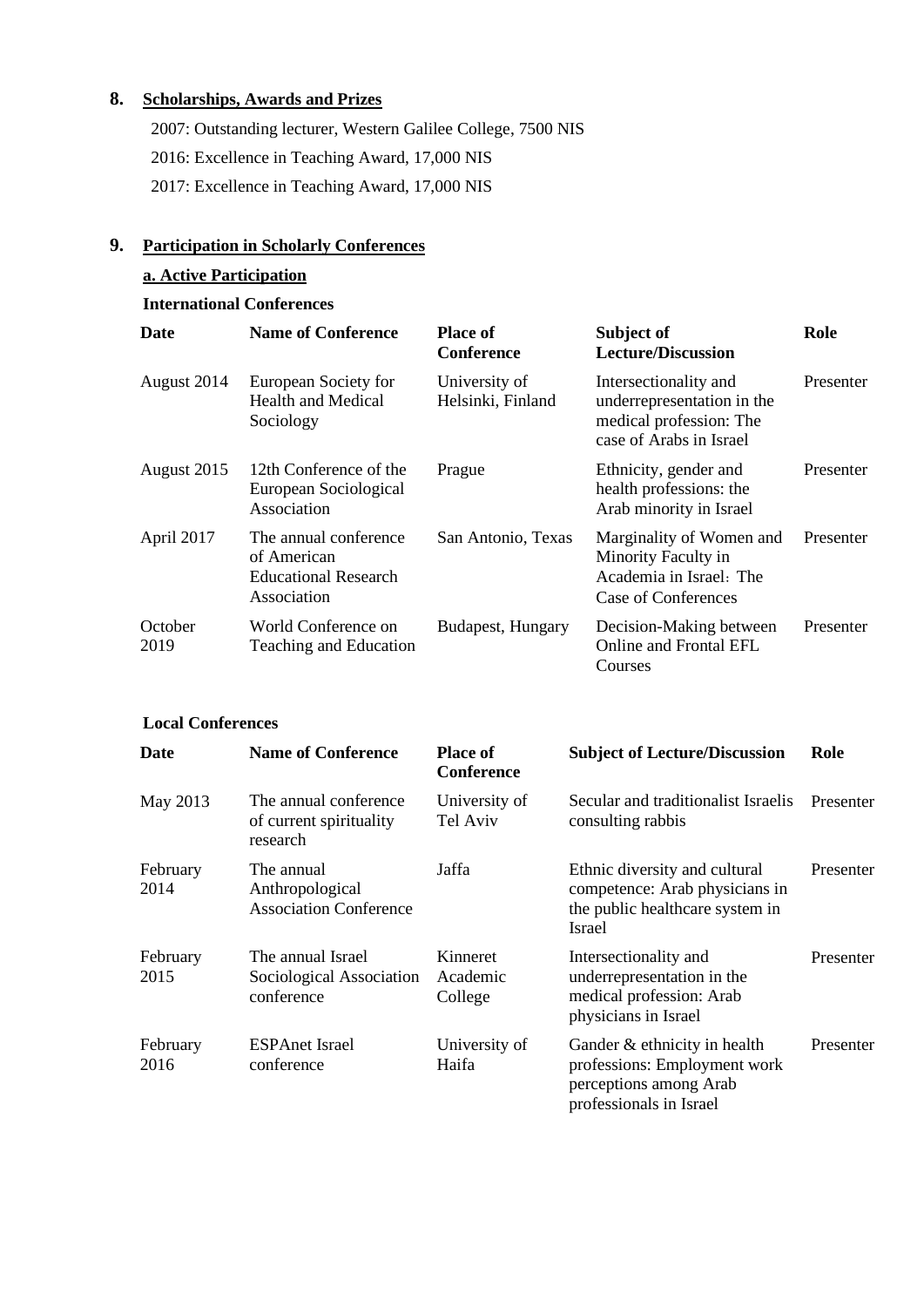# **Invited Lectures\ Colloquium Talks**

| <b>Date</b>       | <b>Name of Conference</b>                                           | <b>Place of</b><br><b>Conference</b> | <b>Subject of Lecture/Discussion</b>                                                         | Role      |
|-------------------|---------------------------------------------------------------------|--------------------------------------|----------------------------------------------------------------------------------------------|-----------|
| May 2012          | Faculty of Sociology,<br><b>Western Galilee</b><br>Academic College | Akko                                 | Studying in a multicultural<br>environment in the academic<br>colleges in the Galilee        | Presenter |
| March 2015        | Faculty of Sociology,<br><b>Western Galilee</b><br>Academic College | Akko                                 | Arabs in health professions in<br>Israel                                                     | Presenter |
| November<br>2015  | Faculty of Sociology,<br><b>Western Galilee</b><br>Academic College | Akko                                 | Religious Zionism in the<br>transition to the 21st century:<br>internal and external changes | Presenter |
| December<br>2017  | Faculty of Sociology,<br><b>Western Galilee</b><br>Academic College | Akko                                 | Quality of Life in the Galilee:<br>Theory and Practice                                       | Presenter |
| December<br>2017  | The Zefat Academic<br>College Conference                            | Zefat                                | Religious Zionism in the<br>transition to the 21st century:<br>internal and external changes | Presenter |
| September<br>2011 | <b>Maalot Conference for</b><br>Galilee Research                    | Maalot Tarshiha                      | Studying in a multicultural<br>environment in the academic<br>colleges in the Galilee        | Presenter |

# **10. Teaching**

# **Courses Taught in Recent Years**

| Year             | <b>Name of Course</b>                                                  | <b>Type of Course</b>      | <b>Degree</b> | N. of<br><b>Students</b> |
|------------------|------------------------------------------------------------------------|----------------------------|---------------|--------------------------|
| 1999             | Bibliographic guidance                                                 | <b>Introduction Course</b> | B.A           | 40                       |
| 2008             | Migration: national and<br>international analysis                      | Lecture                    | B.A           | 40                       |
| 2013-2016        | The sociology of Israeli society                                       | <b>Introduction Course</b> | B.A           | 50                       |
| 1997- Present    | <b>Research Methods for Social</b><br>Sciences                         | <b>Introduction Course</b> | B.A           | 50                       |
| 1997- Present    | Data processing for research<br>(spss)                                 | <b>Introduction Course</b> | B.A           | 30                       |
| $1997 -$ Present | Introduction to Statistics for<br>Social Sciences                      | <b>Introduction Course</b> | B.A           | 50                       |
| 2005-Present     | Introduction to Social<br>Demography                                   | Lecture                    | B.A           | 30                       |
| 2006-Present     | Tradition, Continuity and<br>Change: A Postmodern Society in<br>Israel | Seminar                    | B.A           | 20                       |
| 2009-Present     | Evaluation of projects in<br>organizations                             | Lecture                    | B.A           | 30                       |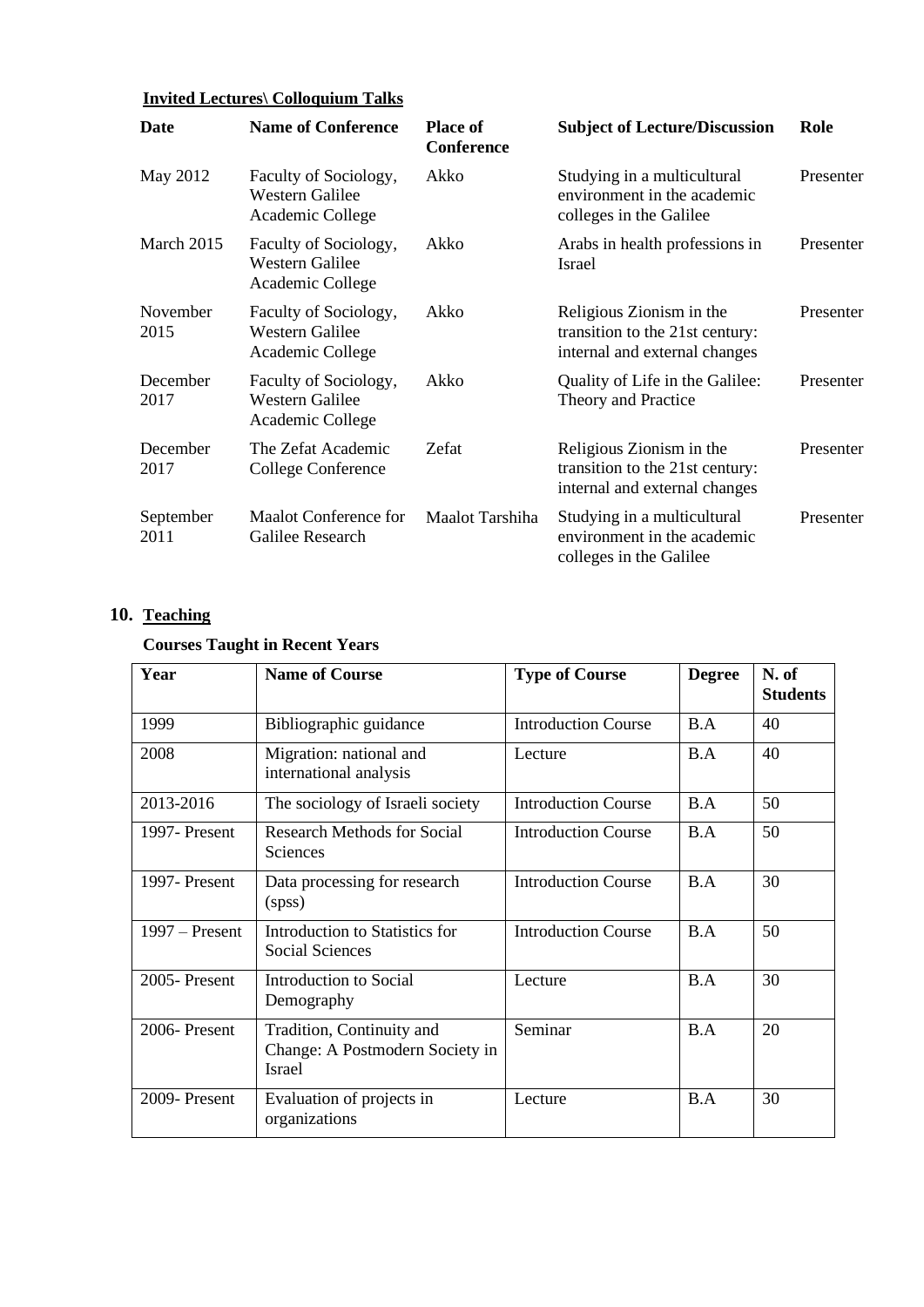### **11. Miscellaneous**

- 2010 2011: external lecturer in the Department of Sociology at the Zefat Academic College
- 2013 2014: external lecturer in the Department of Sociology at the University of Haifa
- 2013 2016: external lecturer in the Department of Sociology at the Kinneret Academic College
- 2016 2014: external lecturer in the Department of Sociology at the Tel Hai Academic College
- 2020 2021: external lecturer in the Department of Sociology at the Zefat Academic College

### **12. Professional Experience**

- Owner of a private research institute that advises and executes academic and applied research. In the framework of the Institute, dozens of large-scale research projects were conducted in various fields
- Practicing methodological counseling for research projects for advanced degrees. Experience of hundreds of Ph.D. dissertations and M.A thesis
- The scientific advisor and professional facilitator at the survey institute "Miskar"

## **13. Summary of my Activities and Future Plans**

My research focuses on two approaches. The first is the methodological approach, mainly the quantitative one on which I concentrate and specialize. In this framework, I am working on several studies and am co-writing articles dealing with the methodological field itself. The second approach to my work is sociological research. In this context I would like to concentrate on the research that deals with Israeli society and especially with the religious Zionist society in Israel. I would like to advance in the field of community research and prefer not to focus on one process or on one subject, but on a holistic understanding of society with emphasis on the nationalreligious society in Israel. The direction I am beginning to examine is how the national religious society in Israel, with its unique adaptations and understanding, processes, absorbs and shapes global and national cultural changes. In this context, I include the feminist issue in religious society and examine its' effect on demographic indicators such as age of marriage, numbers of children and employment. Another direction is the analysis of graduates of religious education a decade after leaving educational frameworks and who are in the initial stage of shaping their professional lives. I focus on the socialization processes they were subjected to as well as on when and where these processes occurred. Part of my work is applied research as part of an IDF research unit. since 1992 I have published several studies on a variety of topics. these reports are based on confidential data and are not academic conclusions which may be affected by copyright and are not thus available to me to use for academic advancement, but they are a significant part of my research work.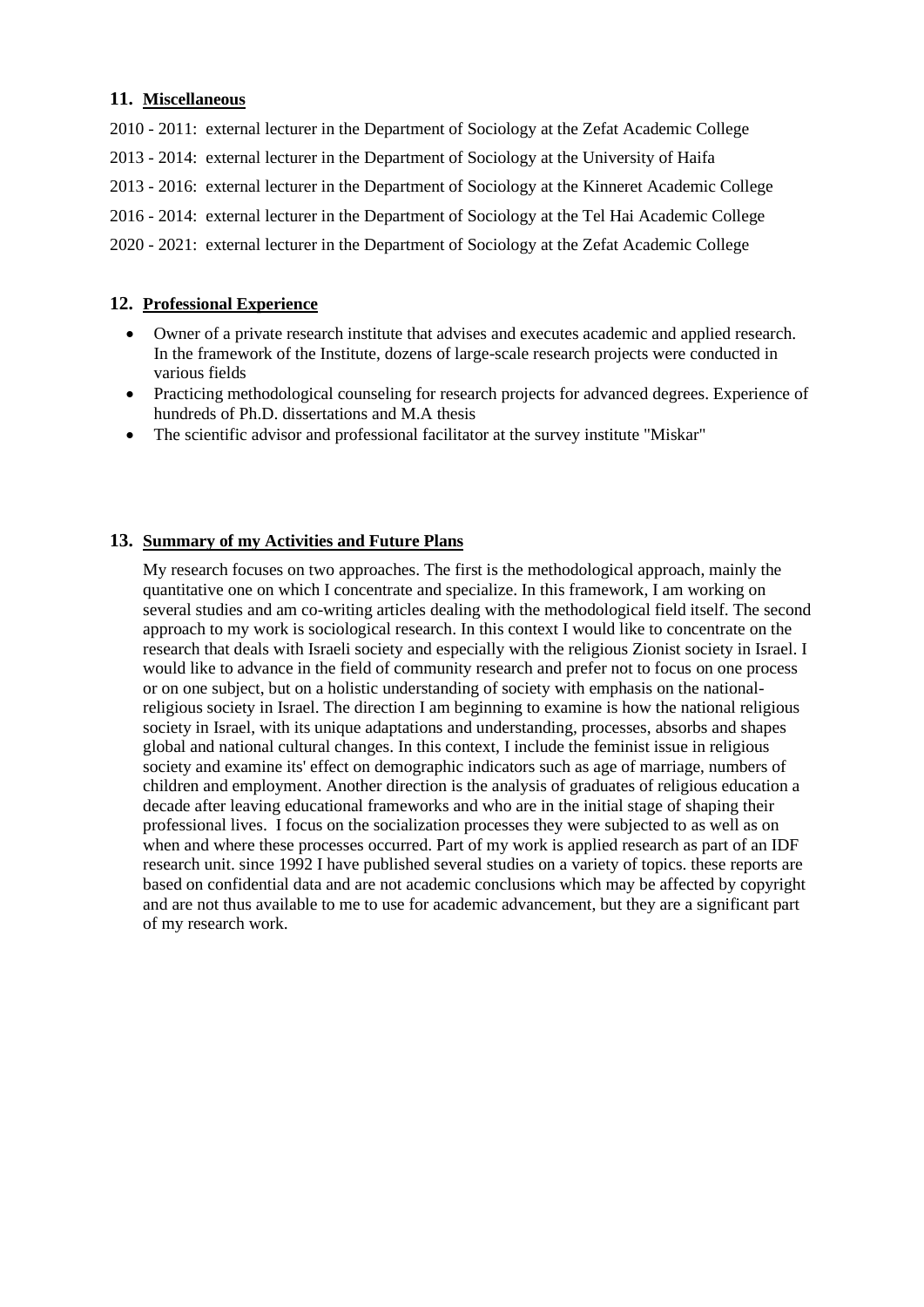# **Publications**

## **Liberman Ido, Ph.D.**

#### **(\* publications since last promotion)**

## **A. Other Scientific Publications**

## **Published**

1. Alonim, H.A., T. Papatheodorou and I. Liberman. (2021). Treatment of eating disorders of infants diagnosed with autism applying the Mifne method: a clinical case study. In: N.L Papaneophytou & U.N Das (Eds.), Emerging Programs for Autism Spectrum Disorder: Improving Communication, Behavior, and Family Dynamics (pp. 175-189). London: Academic Press is an imprint of Elsevier. (A Collection of Articles, English).

## **B. Articles in Refereed Journals**

## **Published**

- 1. (\*)Popper-Giveon, A., Liberman, I., & Keshet, Y. (2014). Workforce ethnic diversity and culturally competent health care: The case of Arab physicians in Israel. *Ethnicity and Health*, *19*(6), 645-658. Doi: https://doi.org/10.1080/13557858.2014.893563 (SJR Q1 H-Index=49 JCR IF: 2.671 5 Years IF=2.552)
- 2. (\*)Keshet, Y., & Liberman, I. (2014). Seeking empowerment and spirituality in the secular age: Secular and traditionalist Israelis consulting rabbis. *Sociology*, *48*(1), 92-110. Doi: https://doi.org/10.1177/0038038512466710 (SJR Q1 H-Index=96 JCR IF: 2.817 5 Years IF=3.355)
- 3. (\*)Keshet, Y., & Liberman, I. (2014). Coping with illness and threat: Why non-religious Jews choose to consult rabbis on healthcare issues. *Journal of Religion and Health, 53*(4), 1146-1160. Doi: https://doi.org/10.1007/s10943-013-9711-4 (SJR Q1 H-Index=34 JCR IF: 1.253 5 Years IF=1.413)
- 4. (\*)Liberman, I., & Moskovich, Y. (2015). Galilee College: intergroup relations in Israel. *Social issues in Israel, 19, 37-63.* [Hebrew]. (כתב עת שפיט)
- 5. (\*)Moskovich, Y., & Liberman, I. (2015). Academic Colleges in the Galilee: Platforms for Inter-Group Relations. *Journal of Student Research* ,*4*(2), 49-57.
- 6. (\*)Popper-Giveon, A., Keshet, Y., & Liberman, I. (2015). Arabs in health and welfare professions in Israel: an ethnic and gender-oriented view of representativeness and employment. *Social Security*, 97, 95-126. [Hebrew]. (כתב עת שפיט) [http://www.btl.gov.il/Publications/Social\\_Security/bitahon97/Pages/default.aspx](http://www.btl.gov.il/Publications/Social_Security/bitahon97/Pages/default.aspx)
- 7. (\*)Popper-Giveon, A., Keshet, Y., & Liberman, I. (2015). Increasing Gender and Ethnic Diversity in the Healthcare Workforce: The Case of Arab Male Nurses in Israel. *Nursing Outlook*, *63*(6), 680-690. Doi: https://doi.org/10.1016/j.outlook.2015.08.001 (SJR Q1 H-Index=49 JCR IF: 2.540 5 Years IF=2.867)
- 8. (\*)Keshet, Y., Popper-Giveon, A., & Liberman, I. (2015). Intersectionality and underrepresentation among health care workforce: The case of Arab physicians in Israel. *Israel Journal of Health Policy Research, 4*(18), 1-13. Doi: https://doi.org/10.1186/s13584-015-0004-0 (SJR Q3 H-Index=13 JCR IF: 1.662 5 Years IF=1.613)
- 9. **(\*)**Popper-Giveon, A., Liberman, I., & Keshet, Y. (2016). Nursing Careers for Arab Men and Women in Israel. *Social Issues in Israel 22*, 86-117. [Hebrew]. )שפיט עת כתב)
- 10. (\*)Popper-Giveon, A., Liberman, I., & Keshet, Y. (2017). The white coat trap: pharmacy as an ethnic-dominated occupation in Israel. *Ethnic and Racial Studies 40*, 2-20. Doi: https://doi.org/10.1080/01419870.2017.1281987 (SJR Q1 H-Index=79 JCR IF: 1.268 5 Years IF=1.720)